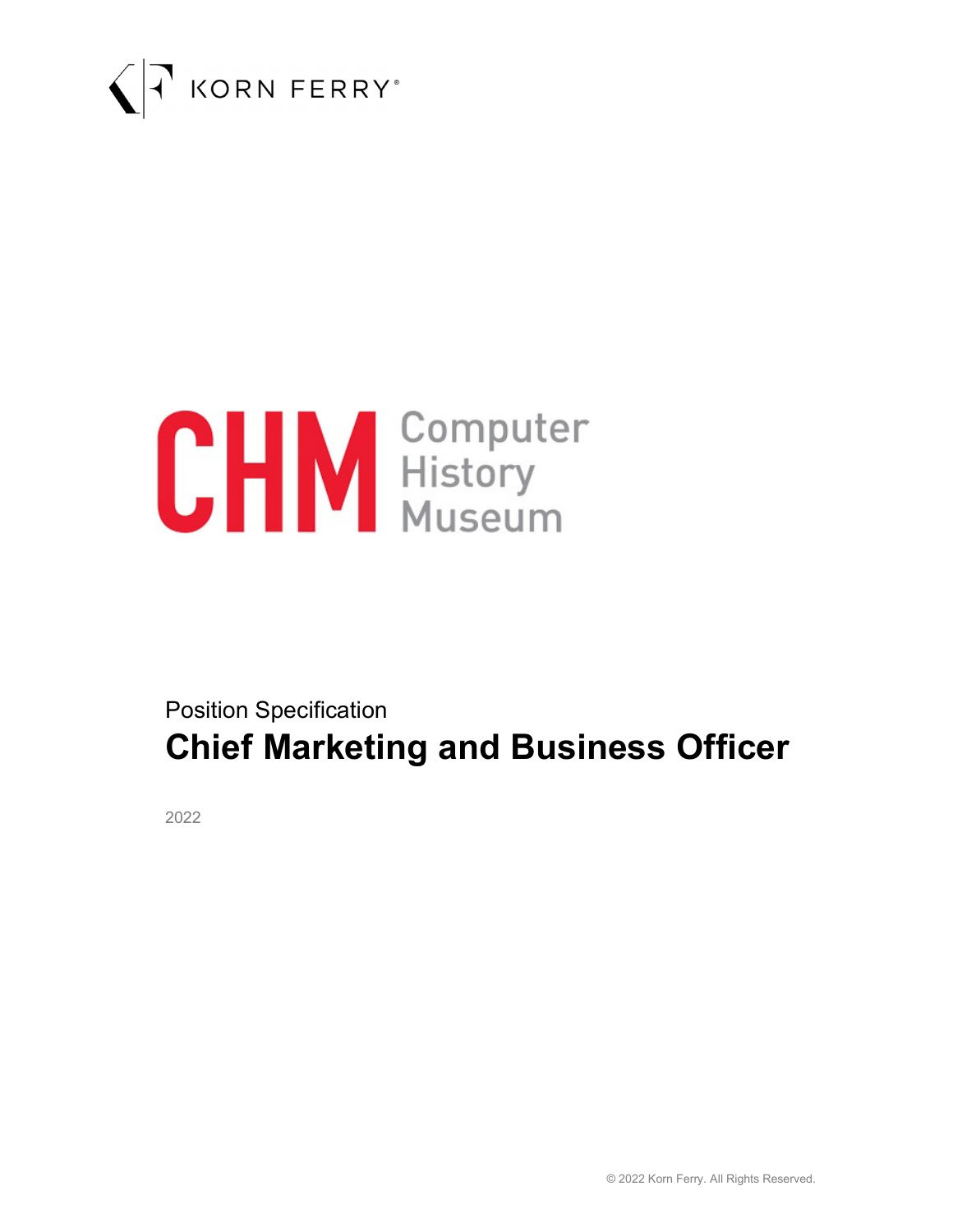# POSITION SPECIFICATION

| <b>Position</b>                         | <b>Chief Marketing and Business Officer</b> |
|-----------------------------------------|---------------------------------------------|
| Organization                            | <b>Computer History Museum</b>              |
| Location                                | Mountain View, CA                           |
| <b>Reporting</b><br><b>Relationship</b> | Dan'l Lewin, Chief Executive Officer        |
| Website                                 | www.computerhistory.org                     |

#### THE OPPORTUNITY

From the heart of Silicon Valley, the Computer History Museum (CHM) stewards the world's foremost collection of artifacts and oral histories chronicling the story of computing and technological innovation. The Museum advances knowledge and the exchange of ideas through research that encompasses historical insights with forward-looking perspectives. CHM convenes dialogue and stimulates debate to promote civic discourse and creative ideas at the intersection of technology and humanity.

Working in partnership with CHM's CEO and executive leadership team, the Chief Marketing and Business Officer (CMBO) will play a significant role in leading the development of creative new business approaches to grow, monitor and measure audience and marketplace impact. This is an exciting and pivotal moment to drive the next chapter and beyond for an organization that celebrates and showcases the critical importance of digital impact on humanity and the globe. The CMBO will partner and align with the executive team to propel the Museum toward realizing its strategic goals.

#### THE ORGANIZATION

The CHM mission is to decode technology—its computing past, digital present, and future impact on humanity. CHM is the leading institution chronicling the history and impact of computing technology in the world. It houses the world's foremost collection that tells the story of the computing revolution, from the people to the companies to the inventions that changed the world. The museum holds cutting-edge exhibits in a building that sits at the crossroads of technology and creativity and has an established community, supported by both history's pioneers and today's innovators. Through its products, services and vast collection, CHM shares insights in pursuit of its vision to shape a better future.

#### WHERE WE ARE GOING

Over the past two years, CHM been systematically transforming to achieve and fulfill the promise outlined in the Strategy to 2022 and to deliver CHM 3.0. By 2022, the Museum will build the foundation for and reimagine itself to engage millions of people around the world to leverage technology for positive social impact. While they have begun to expand their content focus, optimize the use of their collections, engage and serve a more diverse audience, and foster a culture of collaboration and learning within and outside the Museum walls – there is much work left to be done.

New partnerships and programming will be critical in an effort to deliver a continuation of their strategy and will be essential in their sustainability. As such, the executive team is working to refine and rapidly iterate the key components for a new model of operation to establish their plans and the timing for a capital campaign.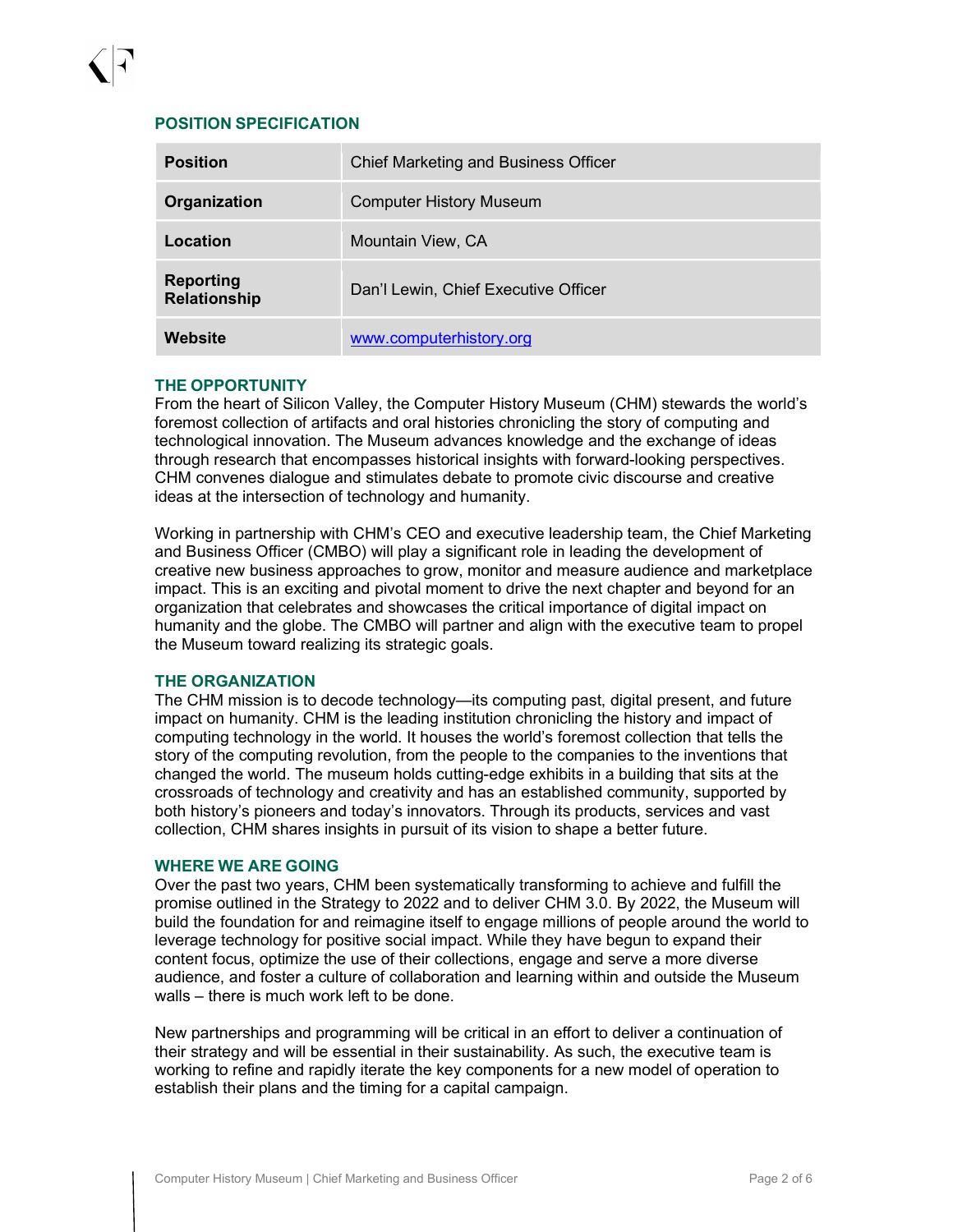The strategic framework also outlines the following three priorities: 1) experience, audience, and engagement; 2) collections, research, and programming; and 3) operational excellence.

The first priority enforces CHM's commitment to embracing an audience-centered approach that enhances learning for visitors. It also highlights the importance of presenting technology as an encompassing, inclusive, and multifaceted story that illuminates a multitude of people, ideas, and experiences.

With regard to its second priority, the Museum will work to spark conversation and debate about relevant issues, acknowledging the complexities, uncertainties, and challenges presented by technology. The team will strengthen and expand partnerships, collaborate with top domain experts, and demonstrate the power of research and insights to further civic discourse. Collective efforts will be to inspire an active, forward-looking community by encouraging questions and respecting differing points of view.

Operational excellence will involve creating the organizational capacity to evaluate and measure impact, grow income streams, optimize partnerships, and improve facilities and systems infrastructure. The CHM location and physical space are an incredible asset that need to be fed with new and exciting reasons for audiences to visit. The 3.0 programming must be designed with digital reach to remote audiences in mind. The Museum will continue to adhere to best practices and maintain and ensure integrity of exhibits and collections facilities throughout its transformation toward a greater audience and impact.

#### High Priority Projects Currently Underway

There are four key efforts underway to close out CHM's FY 2022 (end June) that form the basis of CHM's ongoing work and create the foundation for their transformation. In addition, CHM's Collections Advisory Board, Marketing Task Force and the Campaign Task Force are engaging with important contributions to be made in the coming months.

- 1. OpenCHM: OpenCHM is emerging as an essential UVP (Unique Value Proposition) for CHM 3.0 with a strong foundation of support from the Moore Foundation, Terentia and Microsoft. Microsoft's GLAM industry go to market provides confidence in the technical effort and positioning CHM as helping build the  $21<sup>st</sup>$  century architecture for 21<sup>st</sup> century museums. Emerging partnership discussions are underway.
- 2. Fellows Awards: Working with e2K and across the organization, the team has elevated this signature program as an instance proof for CHM 3.0 and the new mission. With this effort, CHM is also framing key thematic reference points to align their ongoing programming.
- 3. McGovern Prize: A first-year pilot effort to align brand affiliation with the PJMF includes a world-class selection committee, a community of media influencers helping to solicit and celebrate a luminary and emerging media influencer.
- 4. Ongoing Programming: Currently aligning their 'companion' programming grounded in the thematic structures aligned to Fellows. There is opportunity to launch the reopening in FY22 under the theme of Creativity and Expression which provides a broad platform for programming – physical and digital.

## WHAT YOU'LL DO

The Chief Marketing and Business Officer embodies the organization's visionary spirit and operates as a strategic business partner to the CEO, board, and executive team, providing leadership, insight, inspiration and counsel for the development of creative new business approaches to measure audience and marketplace impact. The successful candidate will be a dynamic leader with a genuine passion for technology, its impact on humanity, and how the relationship between the two has transitioned over time.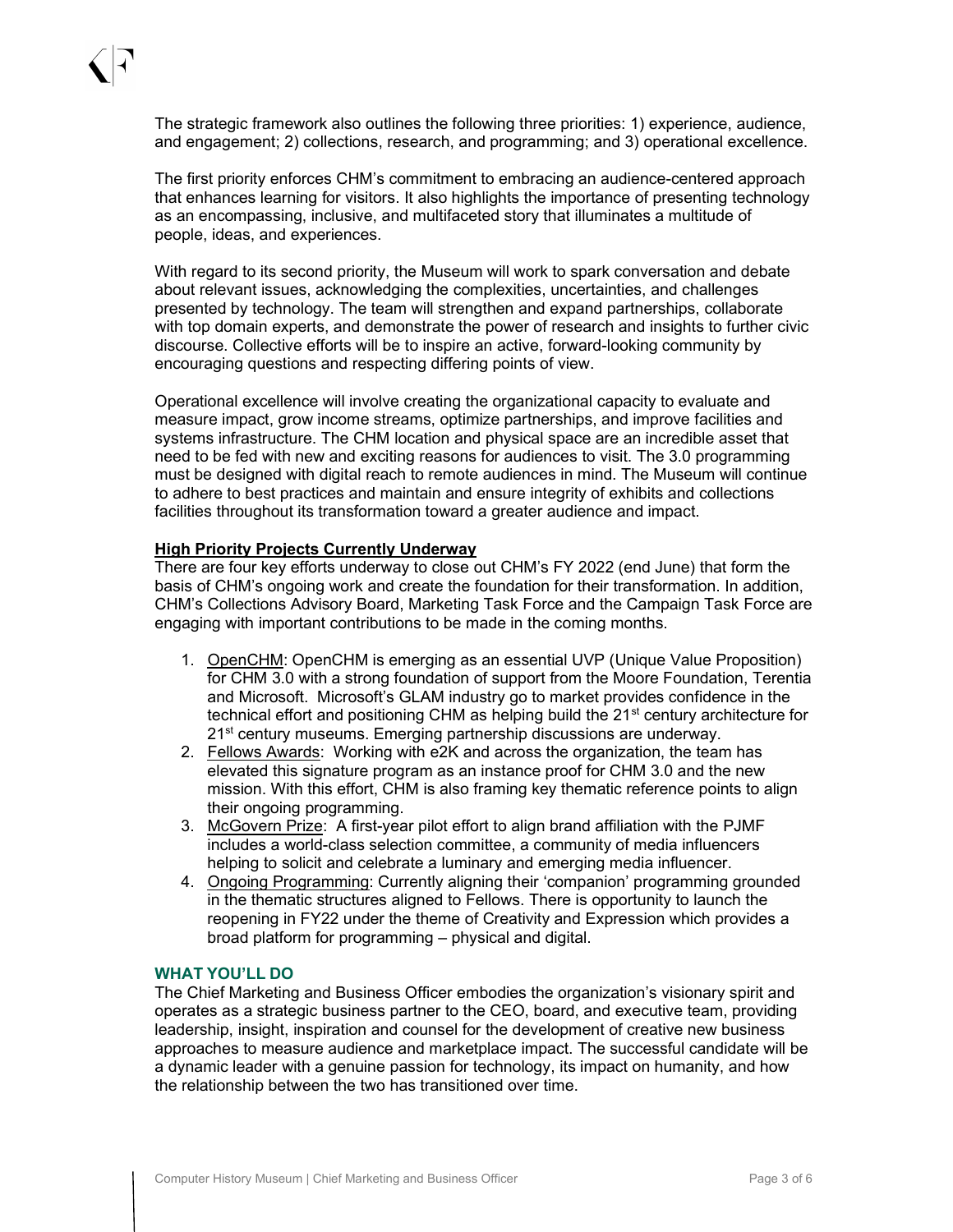The CMBO will bring strategic vision and agility for the organization to thrive and innovate in the face of disruption. The successful candidate will join an organization with a strong foundation of resources upon which to build. They will partner and align with executive leadership and Edelman to realize CHM 3.0– to reach millions worldwide.

More specifically, the CMBO will:

- 1) Lead the translation and refinement of the CHM 3.0 vision and Strategy to 2022 into actionable and measurable business metrics targeting 2025;
- 2) Manage marketplace communications for programs and partner engagement;
- 3) Plan corporate partnership and market engagement strategies;
- 4) Develop and operationalize business and market impact dashboard(s) for target audiences; and
- 5) Help define, develop and launch a global scale membership effort using Open CHM / technology to reach audiences on their terms.

The successful candidate will take on leadership of:

## Business Development

- Lead business development efforts on behalf of CHM to complement the mission and vision of the Museum.
- Establish efficient systems to improve and scale fundraising capability.
- Serve as a chief partnership builder and community connector; cultivate relationships with key partners to help to enable the organization grow and diversify funding sources.
- Operationalize strategic efforts to improve and scale the Museum's community and impact.

#### Strategic Leadership

- Partner with executive leadership team in the development and execution of a strategic plan to complement the capital campaign.
- Heads up strategic planning as it relates to business metrics and market engagement.
- Research and evaluate metrics and guide process improvement to continue growth.
- Develop a transparent internal culture that supports and inspires the mission and promotes collaboration and innovation across the organization.
- Fully embrace values of diversity, equity, and inclusion, and a commitment to instill this in the culture, leading through professional and personal example.

## CHM internal and external businesses

- Build and develop a dynamic in-house business/entrepreneurship team and matrix organization.
- Collaborate with the executive leadership team and Museum community at-large to create business plans for external stakeholders.
- Evaluate opportunities/strategies for better engaging target audiences.
- Monitor short- and long-term investments and the integration of strategic efforts to improve engagement and increase revenue streams.
- Actively champion and model entrepreneurial business builder mindset for colleagues and Museum stakeholders.

### Financial Planning and Sustainability

- Partner with team members on organization-wide fundraising initiatives.
- Provide risk management analyses and proactively review, anticipate, and address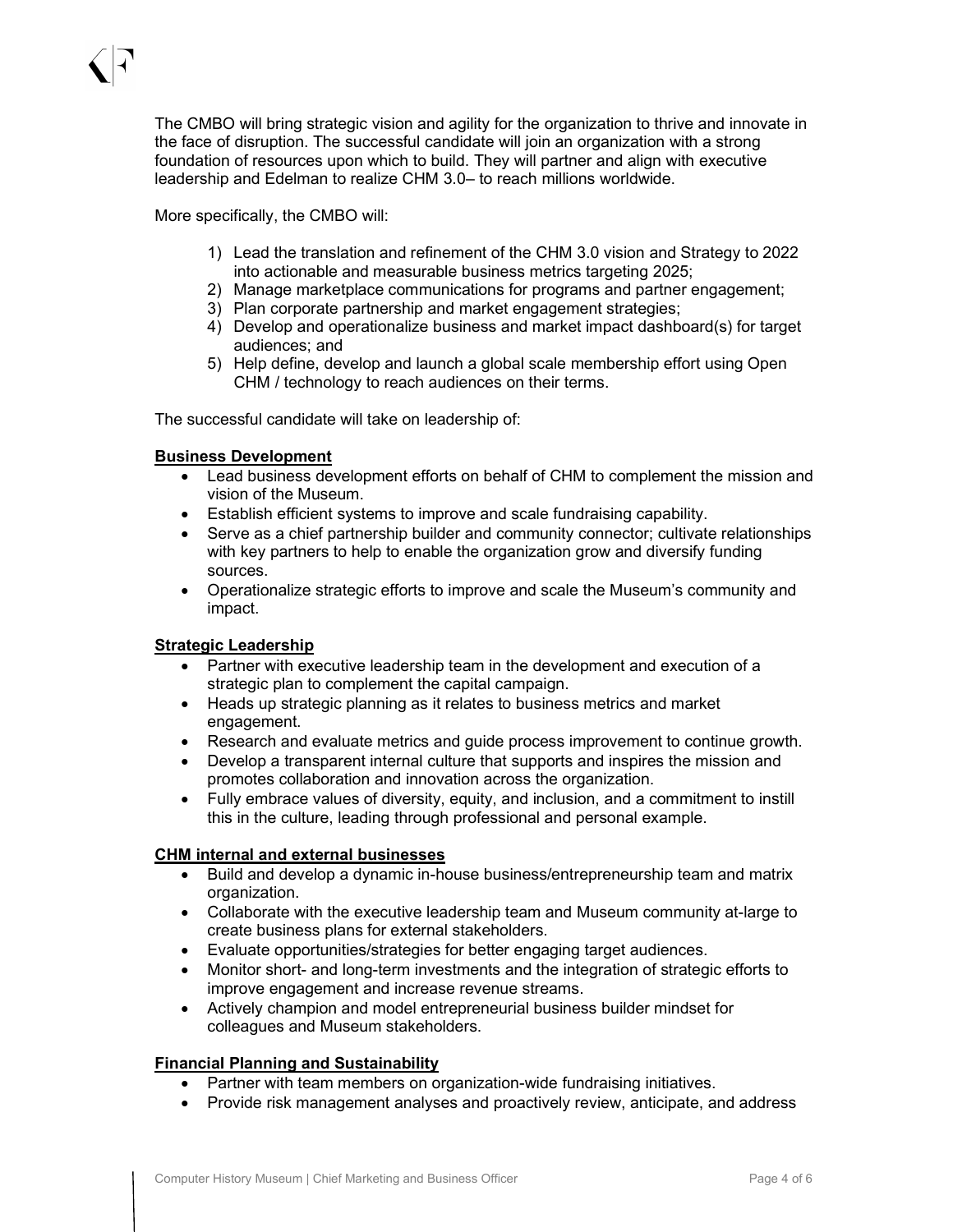potential risks of business plans and how they might impact revenue streams.

- Optimize staff and resource allocation to drive success across CHM.
- In partnership with the other executives, lead annual planning, including annual budgeting. Ensure strategic priorities are aligned with budget priorities and translated into rigorous, executable plans across the organization.

#### WHO YOU ARE

Successful candidates will bring superlative business acumen and passion for being engaged in a space where technological progress should be in service to human progress and access to opportunity.

- A significant track record of developing and launching scalable business plans
- Demonstrated results-orientation in a similar environment of transferrable scope and/or complexity
- An energetic, ambitious and visionary nature that combines leadership and intellectual curiosity with practical execution skills
- Proven innovative and entrepreneurial leadership
- Technologically savvy
- Brings variety of experience across large- and small-scale businesses
- Builder of culture that values diversity, equity and inclusion
- Ability to collaborate productively across multi-disciplinary teams
- Showcases high IQ and high EQ and seeks input from others
- Ability to build and maintain effective relationships within a large agency network of diverse partners with varying levels of expertise and engagement
- Navigates effectively through change
- Deep knowledge and market intelligence across various sectors and industries
- Successful recruitment and retention of a highly productive and diverse team
- Demonstrated success building positive, effective, and collaborative cultures
- Exemplary communications skills and compelling storyteller
- A good manager of assets people, money, and time
- Experience or exposure to board governance
- Expertise managing organizational complexity

## EDUCATION

Bachelor's degree required, master's degree or above in a related field preferred